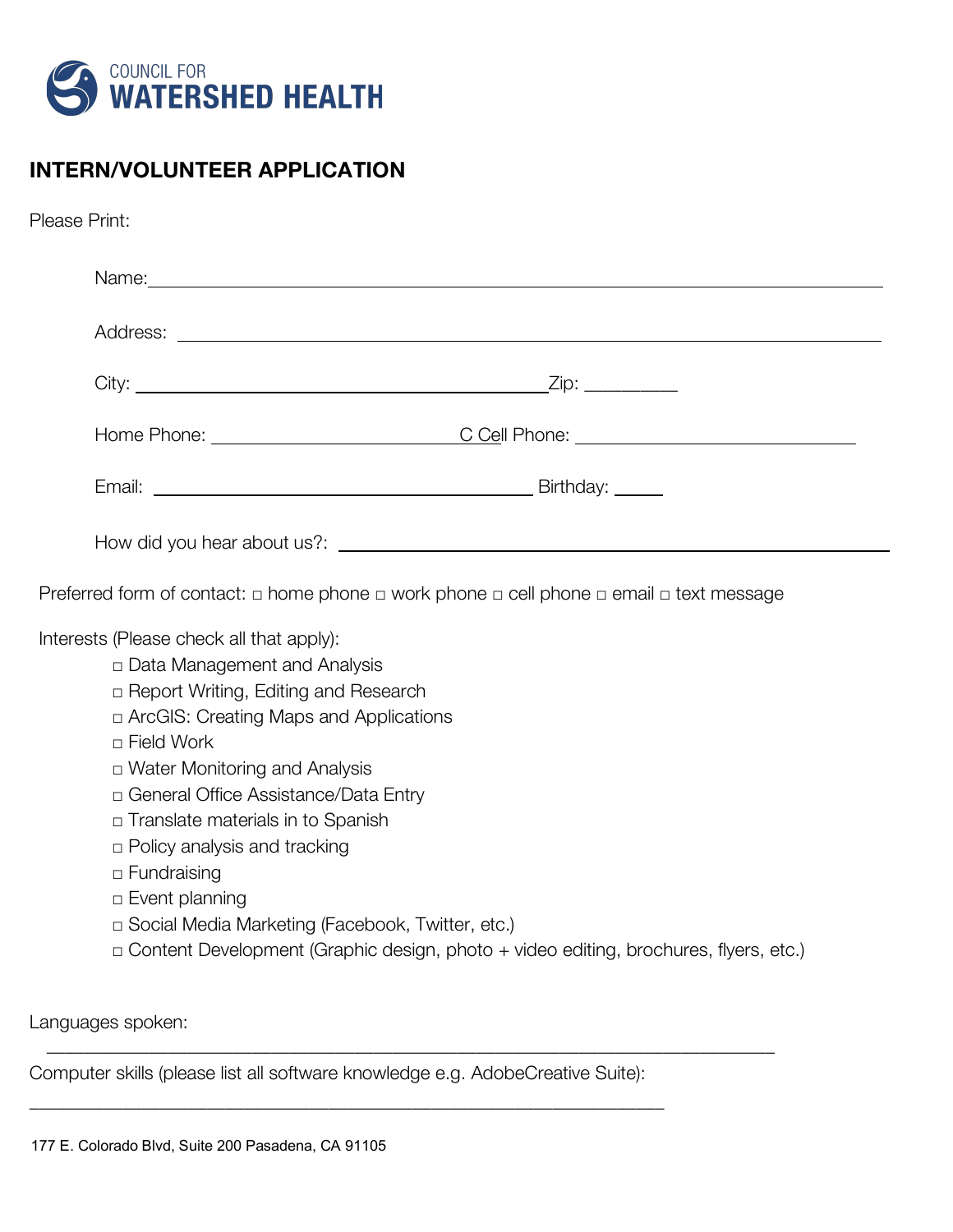

Access to personal transportation (circle one): Yes or No

Ability to independently get to our office: Yes or No

Work experience (occupation, company, education level):

Previous Volunteer experience (if any):

Other Relevant experience (if any):

What project or topic of interest would you most like to work on at the Council? (see our website for reference or briefly explain a project you would create):

What is the greatest strength you would bring to this work? Greatest weakness you hope to improve upon?

What is your connection with environmental sciences?

Why do you want to work with the Council for Watershed Health?

Availability:

| Monday | Tuesday   Wednesday   Thursday | Friday | Saturday |
|--------|--------------------------------|--------|----------|
|        |                                |        |          |
|        |                                |        |          |